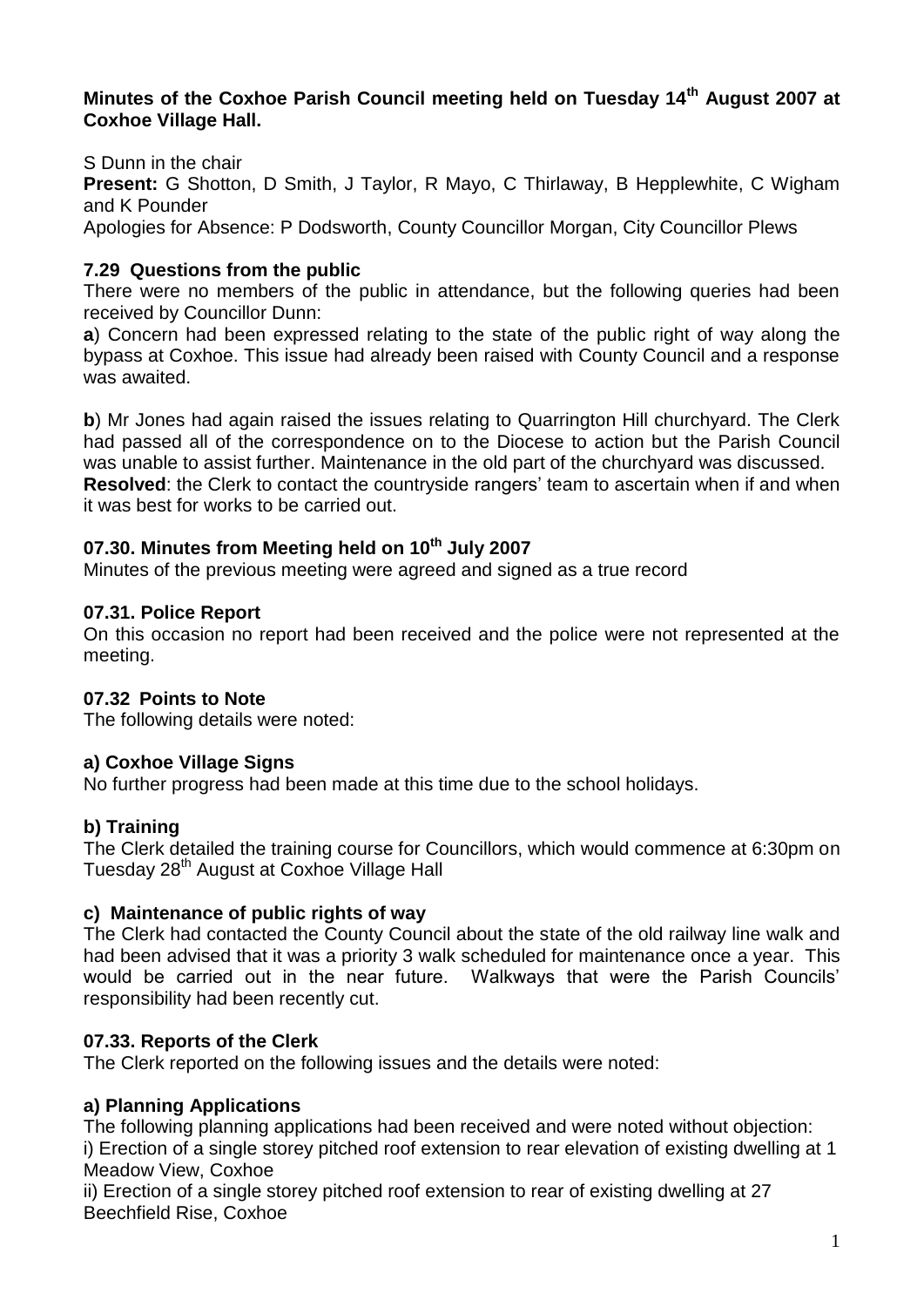iii) Erection of a single storey pitched roof extension to side elevation of existing dwelling at 52 Petterson Dale, Coxhoe

iv) Erection of a single storey pitched roof extension to side/rear of existing dwelling and conversion of garage to a habitable room at 1 Blackgate West, Coxhoe

v) Confirmation had been received of the planning approval for tyre storage at Joint Stocks Quarry and further details were provided

Councillor Hepplewhite declared an interest in item ii) and took no part in the discussion

# **b) Traffic management**

Information had now been received from the County Council on the various schemes.

i) The order had been placed for the temporary works at Gem café.

ii) There were 7 objections to the revised Avenue scheme and a Highways Committee meeting would be held to hear these objections.

iii) Works had been ordered for the chicane east of Cassop school

iv) Cushions were to be proposed between the crossroads and the chicane and were currently under consultation.

v) Proposals were being finalised to extend the street lighting and speed limit at the west of the village.

**Resolved:** the Clerk to contact the County to see if the objections at The Avenue relate to the scheme revisions. A further meeting with Gordon Wingrove be arranged for Thursday  $6<sup>th</sup>$  September and the police be invited to the meeting.

# **c) Members Code of Conduct**

Members had previously adopted the model code of conduct. The City Council had now confirmed that the had adopted the model with one addition relating to members' interests **Resolved**: the addition be incorporated into the code of conduct and duly adopted.

# **d) Quality Council**

The clerk had attended the first mentoring session and had started to put together the first modules of the portfolio. An item on quality status would be included in the latest newsletters. The Clerk had written an information document on quality status for inclusion on the Council's website and this was approved.

# **e) Maintenance of Seats**

The two seats placed in the churchyard at Coxhoe were in need of painting and the one next to the church had become insecure

**Resolved:** the Clerk to order the redecoration and repair of the seats. This to be funded from the allocation for new seats in the budget.

# **f) Draft Public Rights of Way Improvement Plan**

The plan was a large document that did not refer to specific areas or improvements needed. The Clerk provided details of a P3 training event on the 29 September.

**Resolved**: the Clerk to contact the County Council and ask for someone to attend a future meeting to explain the effect of the plan on the parish.

# **g) Budgetary Update**

The Clerk circulated an up to date bank reconciliation and budgetary statement and the details and its implications were discussed at length. The Clerk provided an update on the possible sale of gardens at Sanderson Street and Councillor Smith declared an interest and left the room at this point and took no part in the discussion of this item. The possibility of the provision of a Community Development Officer if funding was available to move forward the parish plan was discussed

**Resolved:** i) the budgetary process would be discussed in detail after further cost details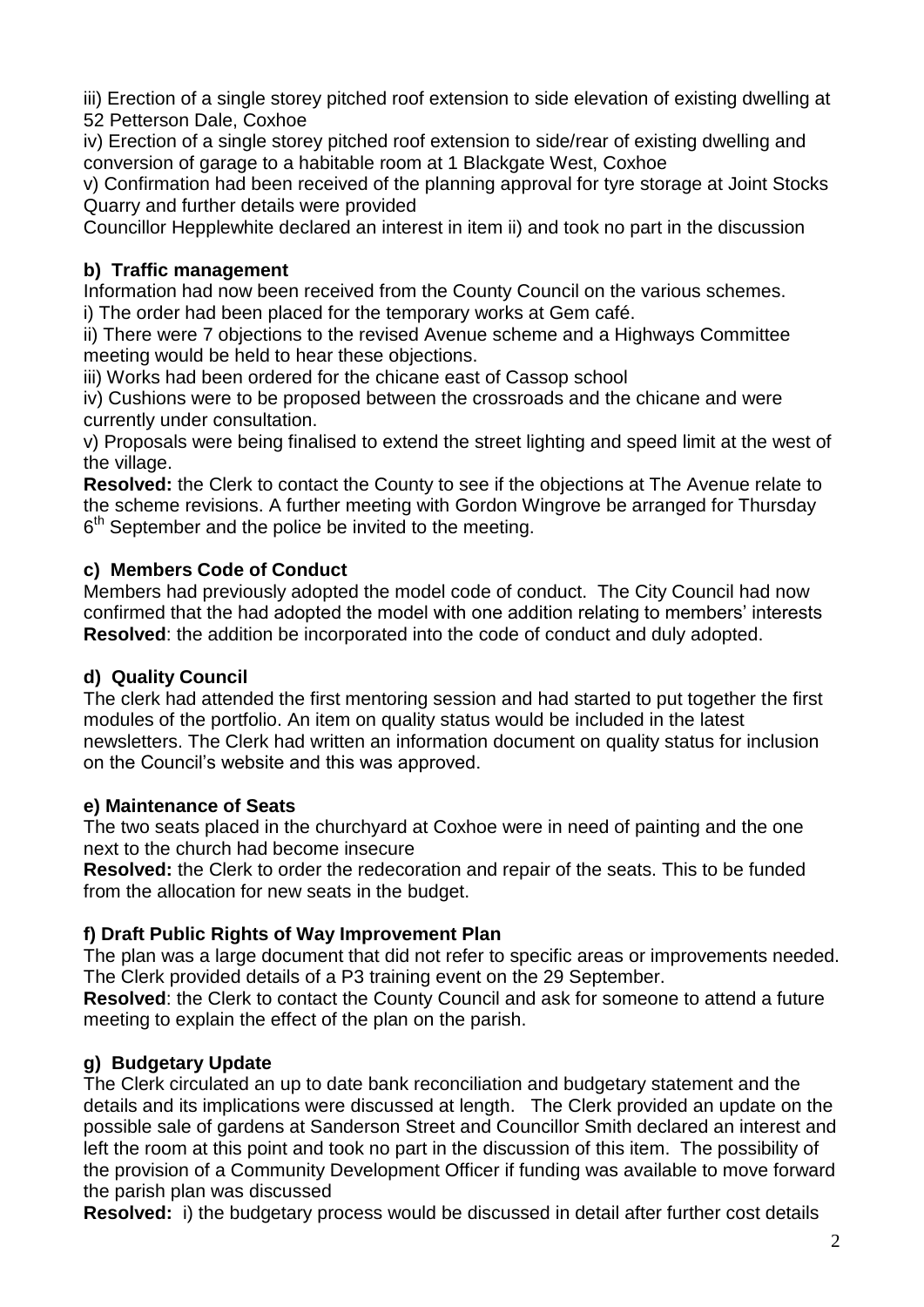were received on traffic management and the working party had looked at parish plan implications ii) the Clerk to contact the Community Council about funding

### **07.34. Correspondence**

The following correspondence was received and noted.

## **a) Sanderson Street Gardens**

A letter had been received from Mr Wilson relating to the garden to the rear of his property and requesting that he keep the tenancy during the period that his property was let to tenants.

**Resolved**: Mr Wilson to be advised that he can retain the tenancy, subject to the possible sale of land.

## **b) Review of Licensing Policy**

A consultation document had been received from the City Council on this policy and was circulated to Members.

# **c) Policing Plan 2007/08**

The Clerk provided details of the availability of this policy on the website [www.durham](http://www.durham/) pa.gov.uk

## **d) Local Government Reorganisation**

The Clerk circulated a letter from Durham County Council advising of the latest developments on reorganisation.

## **e) Bus shelters**

A letter had been received from the County Council detailing the procedure on the removal of a bus shelter

# **07.35 Other Issues**

### **a) Parish Plan and Action Plan/Partnership Updates**

Following the joint meetings of the Parish Council with Quarrington Hill Village Partnership and Coxhoe Together updated documents on the current situation were circulated and discussed. Coxhoe Park had been granted green flag status and an event was to be organised for October. Tarmac paths at Coxhoe churchyard had been reinstated.

**Resolved: i)** to write to the MP requesting assistance in the bid to get additional housing for Quarrington Hill **ii)** the Clerk to contact the County Council regarding unoccupied industrial units at Quarrington Hill **iii)** the Clerk to contact other local parish councils to get support for a revised bus service to Gilesgate (Tesco) **iv**) Councillor Smith to find more information on action that can be taken relating to unsightly properties **v)** work to be carried out on including issues from the Quarrington Hill website on the Parish Council website and updating it.

# **b) Coxhoe Churchyard**

A cardboard camp had been made among bushes at the churchyard **Resolved**: to contact the City Council to ask for its removal

# **c) Hedges- Quarrington Hill**

Hedges were overgrown on land opposite Belle Vue and youths were congregating there **Resolved**: to contact the Countryside Ranger team to ascertain ownership of the land and to rectify the problem